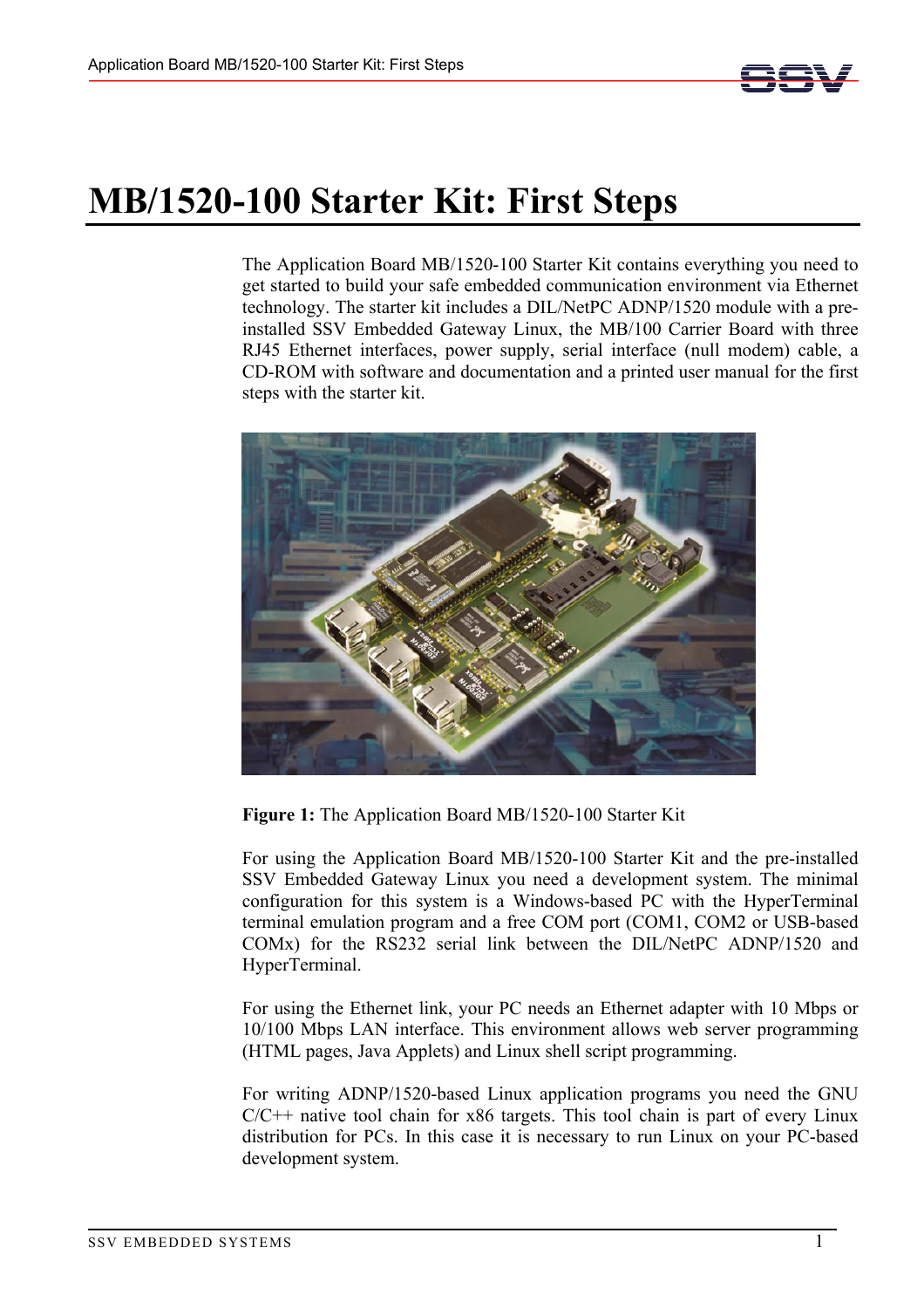

# **The Application Board MB/1520-100 Starter Kit Key Features**

The ADNP/1520 of the Application Board MB/1520-100 Starter Kit offers a preinstalled Embedded Gateway Linux. This operating system consists of two main components: 1. the Linux kernel and 2. the root file system. The DIL/NetPC ADNP/1520 Flash also offers a Flash Loader for downloading new versions of the Linux kernel and the root file system. This in-system programming feature can be used by a simple serial and Ethernet link between the development system and the ADNP/1520.

- DIL/NetPC ADNP/1520 with 133 MHz AMD 32-bit SC520 Low Power IA-32 CPU, 64 Mbytes SDRAM and 16 Mbytes Flash
- Embedded Gateway Linux pre-installed in ADNP/1520 Flash memory
- MB/100 Carrier Board
- 1 \* 10/100 Mbps Ethernet LAN Interface (LAN1: RJ45 Connector)
- 2 \* 10 Mbps Ethernet LAN Interface (LAN2, LAN3: RJ45 Connector)
- **Reset Switch**
- Null modem Cable
- Ethernet Cross-over Cable
- 110 VAC or 230 VAC to 5 VDC International Power Supply
- CD-ROM with User Manual and Hardware/Programmers Manuals
- Embedded Linux with Source
- Remote Login via Linux Serial Console
- Linux Remote Login with Telnet
- Web Server Setup Sample
- Many Source Code Samples
- Power-up Support via E-Mail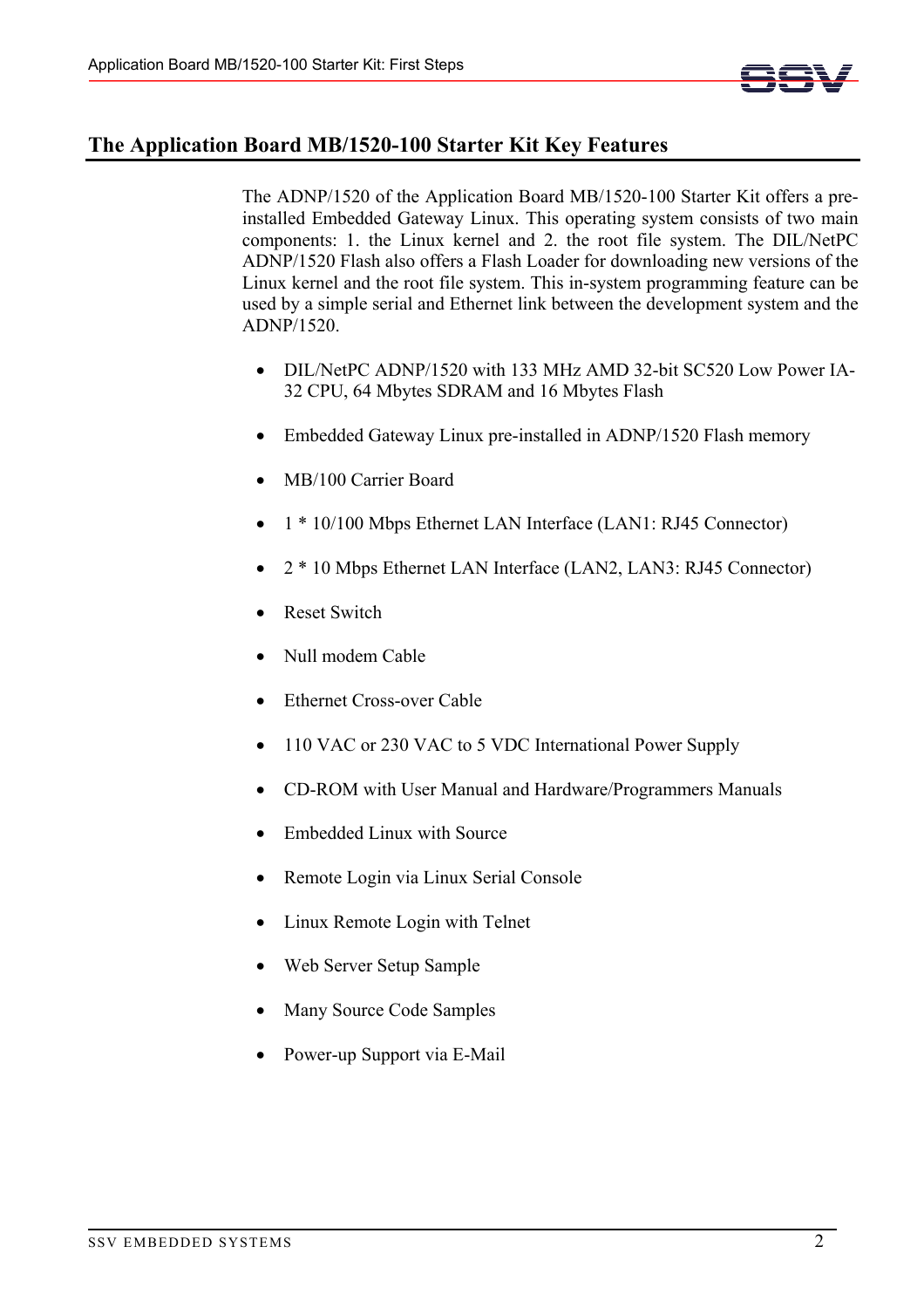

### **1. Step: Cable for the Serial Link between the MB/1520-100 and a PC**

Set-up the serial link between the Application Board MB/1520-100 and your PC. Use a Null modem cable for this connection. This cable is part of your starter kit.



**Figure 2:** Serial Link between the Application Board MB/1520-100 and the PC

Connect one end of the Null modem cable with a unused COM port of your PC. Make sure, that this PC COM port supports 115.200 bps.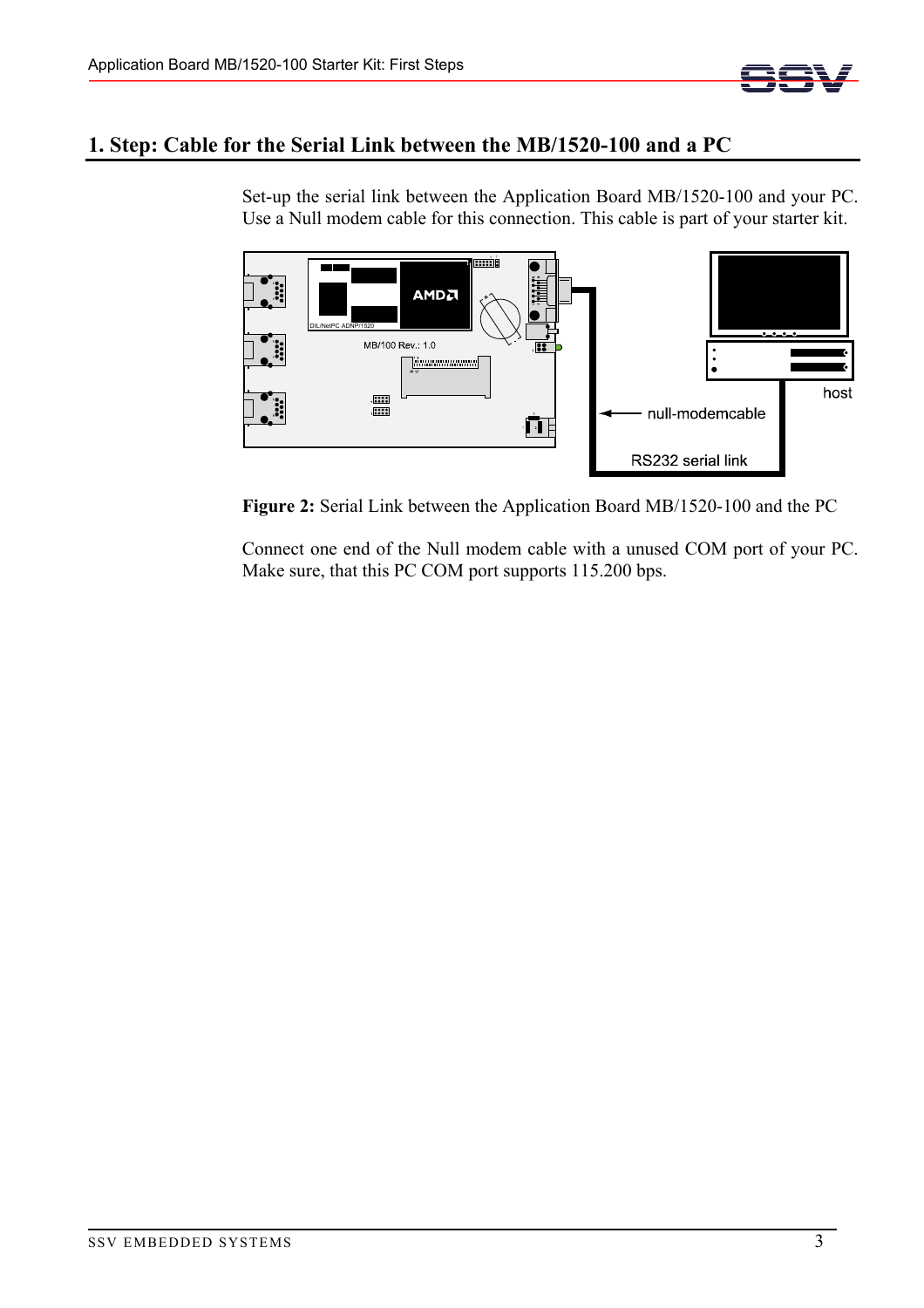

### **2. Step: Cable for the Ethernet Link between the MB/1520-100 and a PC**

Set-up the Ethernet LAN link between the LAN 1 port of the Application Board MB/1520-100 and your PC. Use an Ethernet Cross-over cable for the first LAN connection. This cable is part of your starter kit.



**Figure 3:** Ethernet Link between the Application Board MB/1520-100 and the PC

**Please note:** The LAN 1 port of the Application Board MB/1520-100 comes with a default IP address of 192.168.0.126. Please make sure that your PC can work with the IP address range 192.168.0.x.

| <b>Ethernet LAN Port</b>   Linux Device Name   Default IP Address |               |
|-------------------------------------------------------------------|---------------|
| eth0                                                              | 192.168.0.126 |
| eth1                                                              | 192.168.1.126 |
| eth <sub>2</sub>                                                  | 192.168.2.126 |

**Table 2:** Default IP Addresses of the Application Board MB/1520-100 LAN Ports

**Please note:** The Embedded Gateway Linux is using a DHCP client program for eth0 at boot time. You can supply a valid IP address for this Ethernet interface with a DHCP server.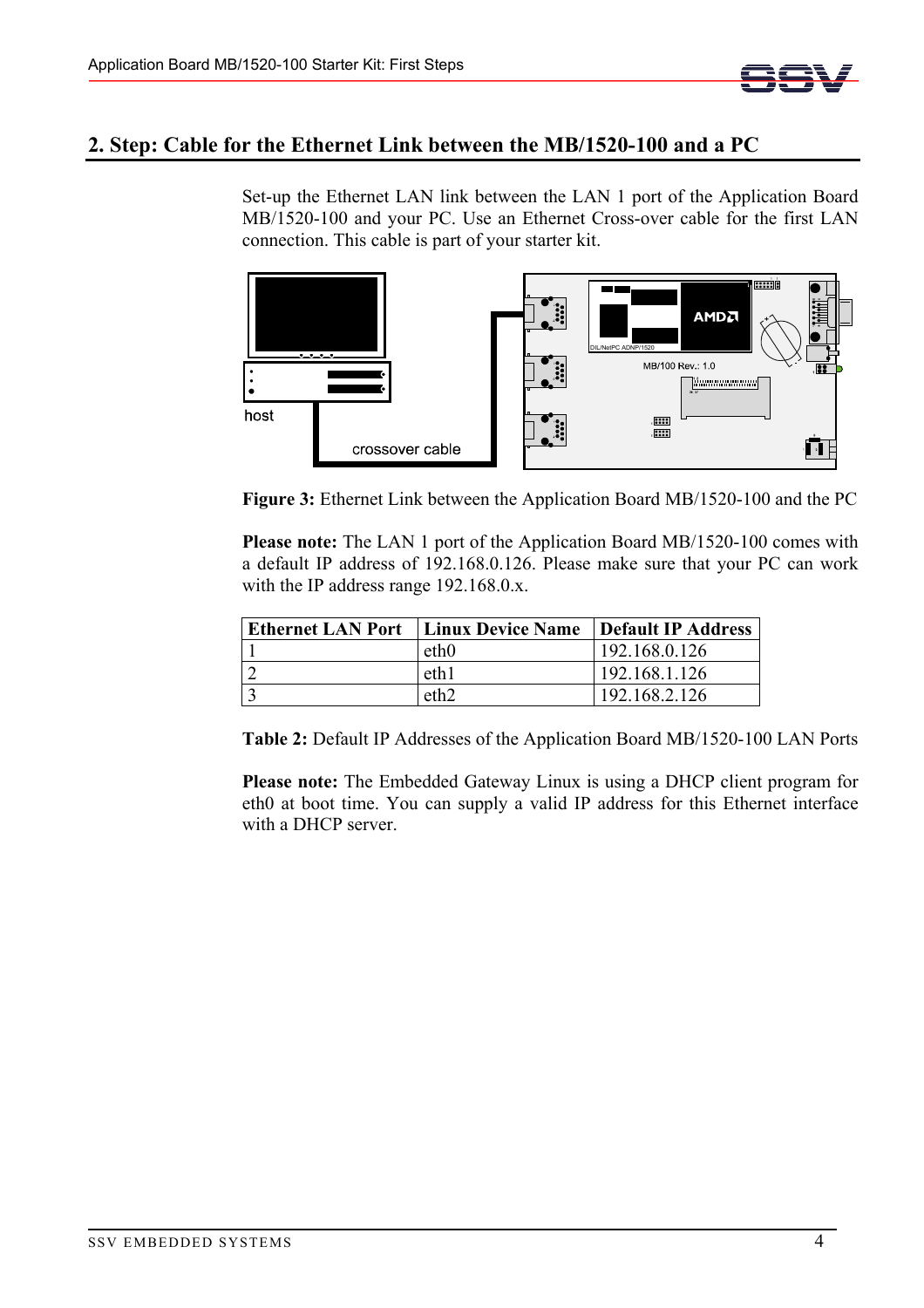

# **3. Step: Connect the Power Supply and Power-up the Starter Kit**

Connect a 5 VDC power supply to Application Board MB/1520-100. Make sure, that the + voltage is within the center of power supply connector. The 5 VDC power supply is part of your starter kit.



**Figure 4:** Power Supply for the Application Board MB/1520-100

**Please note:** Make sure, that all cable connections a OK. Then power-up the starter kit.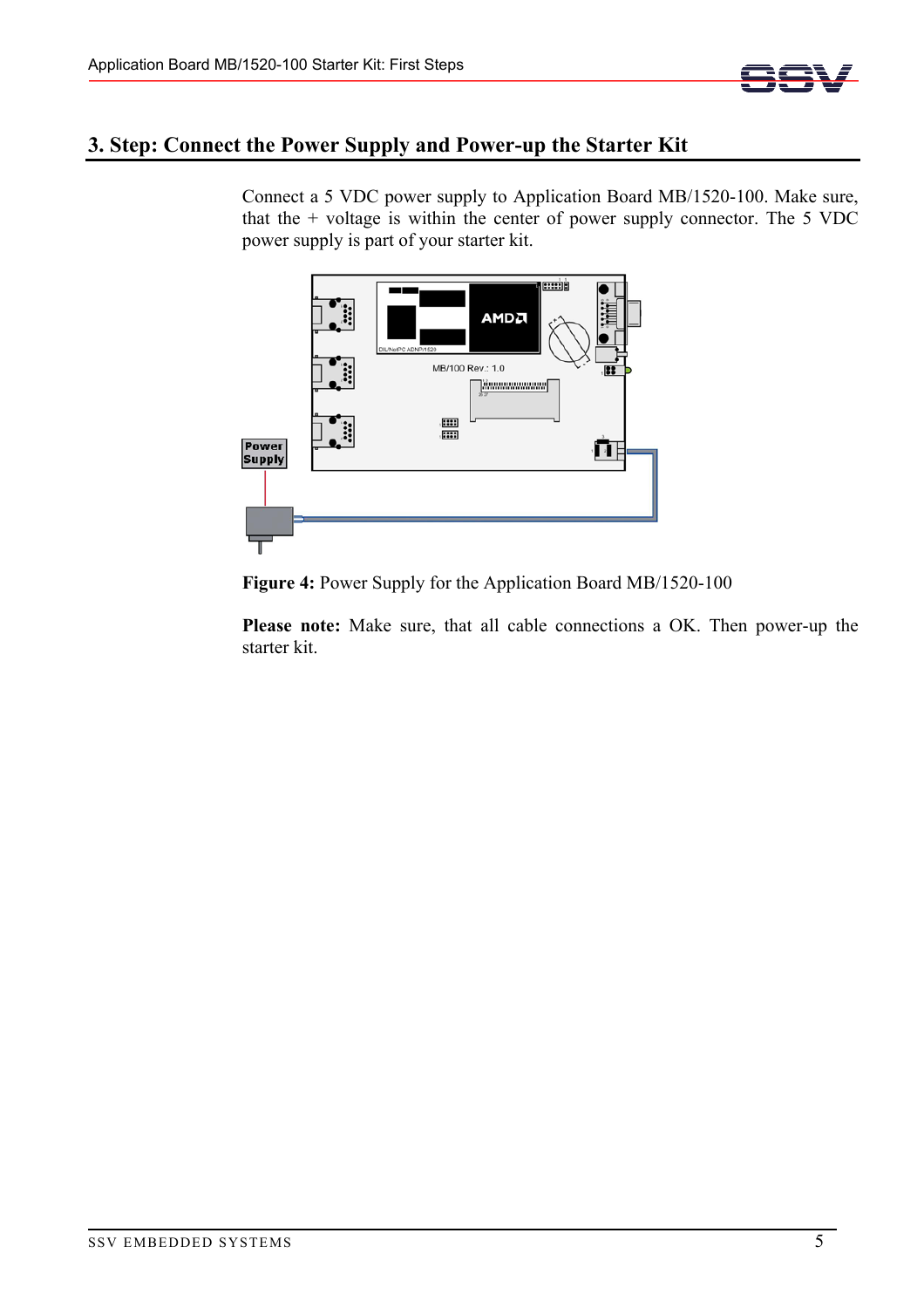

# **4. Step: Using the Serial Link with a Terminal Program**

Run *HyperTerminal* on your Windows-PC, *minicom* or a similar simple terminal emulation program on your Linux-based PC.

| Verbinden mit                  |                                                       |
|--------------------------------|-------------------------------------------------------|
| DIL-NetPC                      |                                                       |
|                                | Geben Sie die Rufnummer ein, die gewählt werden soll: |
| Land/Region:                   | Deutschland (49)                                      |
| Ortskennzahl:                  | 0511                                                  |
| Rufnummer:                     |                                                       |
| Verbindung<br>herstellen über: | COM <sub>5</sub>                                      |
|                                | ОΚ<br>Abbrechen                                       |

**Figure 5:** Direct Connection Set-up with *HyperTerminal*

Set-up a direct connection with the parameters of Table 1. Make sure, that the PC COM port supports 115.200 bps.

| Eigenschaften von COM1   |                  |            |
|--------------------------|------------------|------------|
| Anschlusseinstellungen   |                  |            |
|                          |                  |            |
| Bits pro Sekunde: 115200 |                  |            |
| Datenbits: 8             |                  |            |
| Parität: Keine           |                  | v          |
| Stoppbits: 1             |                  | v          |
| Flusssteuerung: Kein     |                  |            |
|                          | Wiederherstellen |            |
| OK                       | Abbrechen        | Übernehmen |

**Figure 6:** Parameter Set-up with *HyperTerminal*

| Parameter        | Value                             |
|------------------|-----------------------------------|
| Speed            | 115.200 bps                       |
| Data Bits        |                                   |
| Parity           | Keine                             |
| <b>Stop Bits</b> |                                   |
| Protocol         | No (Xon/Xoff, RTS/CTS or similar) |

**Table 2:** Set-up Parameters for the Serial Link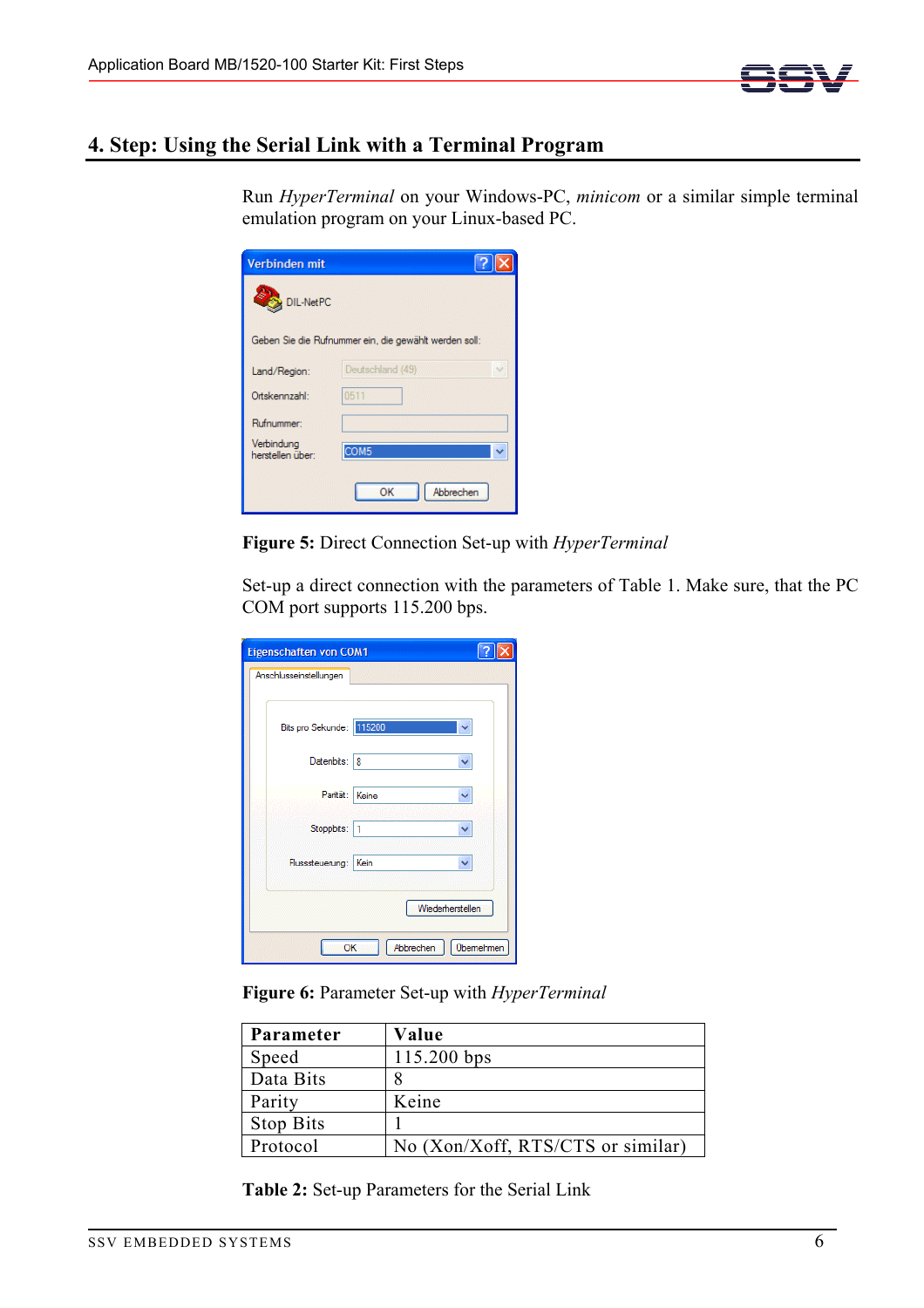

#### **5. Step: Power-up the MB/1520-100 without RCM Jumper**

Without the RCM jumper, the Application Board MB/1520-100 is booting the Embedded Gateway from Flash memory within some seconds. The first message within the terminal emulation program window is coming up after some seconds from the Embedded Getway Linux.

| DIL-NetPC - HyperTerminal                                                                                                                                                                                                                                                                                                                                                                                                                                                                                                                                                                                                                                                                                                                                                                                                                                                                                                                                                                                                                                                                                                                                                    |  |
|------------------------------------------------------------------------------------------------------------------------------------------------------------------------------------------------------------------------------------------------------------------------------------------------------------------------------------------------------------------------------------------------------------------------------------------------------------------------------------------------------------------------------------------------------------------------------------------------------------------------------------------------------------------------------------------------------------------------------------------------------------------------------------------------------------------------------------------------------------------------------------------------------------------------------------------------------------------------------------------------------------------------------------------------------------------------------------------------------------------------------------------------------------------------------|--|
| Datei Bearbeiten Ansicht Anrufen Übertragung ?                                                                                                                                                                                                                                                                                                                                                                                                                                                                                                                                                                                                                                                                                                                                                                                                                                                                                                                                                                                                                                                                                                                               |  |
| $D \ncong \ncong \ncong \ncong \ncong \ncong$                                                                                                                                                                                                                                                                                                                                                                                                                                                                                                                                                                                                                                                                                                                                                                                                                                                                                                                                                                                                                                                                                                                                |  |
| ttvS00 at 0x03f8 (irg = 4) is a 16550A<br>RAMDISK driver initialized: 16 RAM disks of 8192K size 1024 blocksize<br>ADNP/1520-3V flash: 0x1000000 at 0x10000000<br>Creating 8 MTD partitions on "ADNP Flash Bank":<br>0x00200000-0x01000000 : "Root Filesystem"<br>0x00080000-0x00200000 : "Kernel Files"<br>0x00060000-0x00080000 : "Default Configuration"<br>0x00020000-0x00060000 : "Bootloader"<br>$0 \times 00000000 - 0 \times 00020000$ : "BIOS"<br>0x00080000-0x00400000 : "Partition 1"<br>"Partition 2"<br>0x00400000-0x00800000 :<br>0x00800000-0x01000000 : "Partition 3"<br>NET4: Linux TCP/IP 1.0 for NET4.0<br>IP Protocols: ICMP, UDP, TCP<br>IP: routing cache hash table of 512 buckets, 4Kbytes<br>TCP: Hash tables configµred (established 4096 bind 4096)<br>ip conntrack version 2.1 (512 buckets, 4096 max) - 292 bytes per conntrack<br>ip tables: (C) 2000-2002 Netfilter core team<br>arp_tables: (C) 2002 David S. Miller<br>NET4: Unix domain sockets 1.0/SMP for Linux NET4.0.<br>Ebtables v2.0 registered<6>NET4: Ethernet Bridge 008 for NET4.0<br>Bridge firewalling registered<br>RAMDISK: Compressed image found at block 0<br>Druckerecho |  |
| RF GROSS<br>NUM<br>Aufzeichnen<br>Verbunden 02:39:55<br>VT1003<br>115200 8-N-1                                                                                                                                                                                                                                                                                                                                                                                                                                                                                                                                                                                                                                                                                                                                                                                                                                                                                                                                                                                                                                                                                               |  |

**Figure 7:** Watch the MB/1520-100 boot process with *HyperTerminal*

The terminal emulation program offers a serial console to the MB/1520-100 Embedded Gateway Linux. You can enter and execute Linux commands with the terminal emulation program after the boot process finish's and after a login.

Please see the *MB/1520-100 Hardware Reference Manual* for the location of the RCM jumper.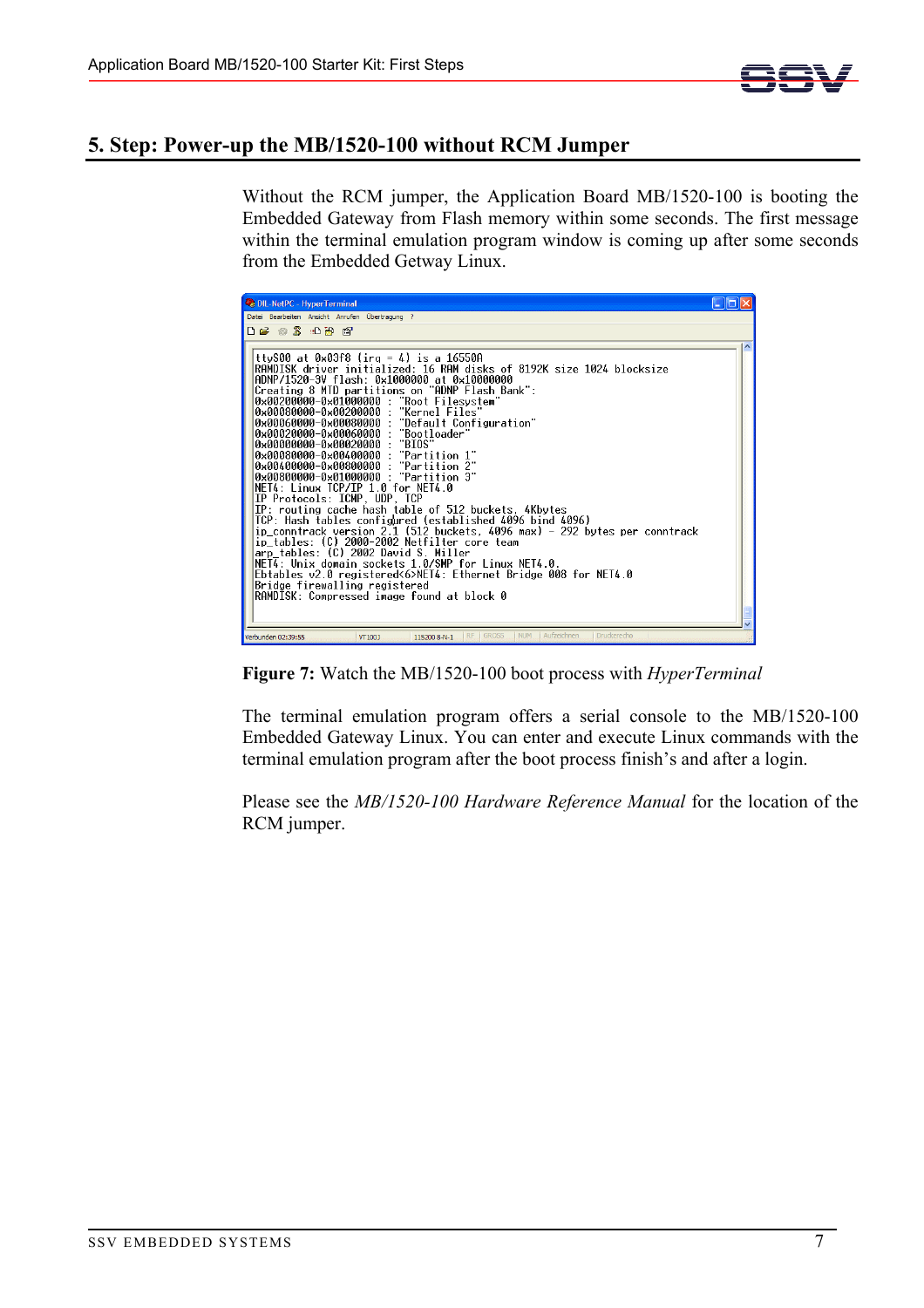

### **6. Step: Power-up the MB/1520-100 with RCM Jumper**

With the RCM jumper, the Application Board MB/1520-100 is booting the Embedded Gateway from Flash memory within some seconds. The first message within the terminal emulation program window is coming up from the DIL/NetPC ADNP/1520 BIOS.

| DIL-NetPC - HyperTerminal                                                                                                                                                                                                                                                                                                                                                                                                                                                                                                                                                                                                                                                                                                                                                                                                                                                                                                                                                                                                                                                                                                                                                           |      |
|-------------------------------------------------------------------------------------------------------------------------------------------------------------------------------------------------------------------------------------------------------------------------------------------------------------------------------------------------------------------------------------------------------------------------------------------------------------------------------------------------------------------------------------------------------------------------------------------------------------------------------------------------------------------------------------------------------------------------------------------------------------------------------------------------------------------------------------------------------------------------------------------------------------------------------------------------------------------------------------------------------------------------------------------------------------------------------------------------------------------------------------------------------------------------------------|------|
| Datei Bearbeiten Ansicht Anrufen Übertragung ?                                                                                                                                                                                                                                                                                                                                                                                                                                                                                                                                                                                                                                                                                                                                                                                                                                                                                                                                                                                                                                                                                                                                      |      |
| .                                                                                                                                                                                                                                                                                                                                                                                                                                                                                                                                                                                                                                                                                                                                                                                                                                                                                                                                                                                                                                                                                                                                                                                   |      |
|                                                                                                                                                                                                                                                                                                                                                                                                                                                                                                                                                                                                                                                                                                                                                                                                                                                                                                                                                                                                                                                                                                                                                                                     |      |
| ESB486 for DIL/NetPC ADNP/1520-3V V.0.18Z<br>Copyright 2002 SSV SOFTWARE SYSTEMS GmbH<br>TESTING INTERVAL TIMER<br>PASS<br>TESTING INTERRUPT CONTROLLER PASS<br>TESTING DMA CONTROLLER PASS<br>TESTING SYSTEM MEMORY640K PASS<br>TESTING EXTENDED MEMORY9792K<br>DIL-NetPC - HyperTerminal                                                                                                                                                                                                                                                                                                                                                                                                                                                                                                                                                                                                                                                                                                                                                                                                                                                                                          | e lo |
| Datei Bearbeiten Ansicht Anrufen Übertragung ?                                                                                                                                                                                                                                                                                                                                                                                                                                                                                                                                                                                                                                                                                                                                                                                                                                                                                                                                                                                                                                                                                                                                      |      |
| D 2 3 3 D D A 1                                                                                                                                                                                                                                                                                                                                                                                                                                                                                                                                                                                                                                                                                                                                                                                                                                                                                                                                                                                                                                                                                                                                                                     |      |
|                                                                                                                                                                                                                                                                                                                                                                                                                                                                                                                                                                                                                                                                                                                                                                                                                                                                                                                                                                                                                                                                                                                                                                                     |      |
| ttyS00 at $0 \times 03f8$ (irg = 4) is a 16550A<br>RAMDISK driver initialized: 16 RAM disks of 8192K size 1024 blocksize<br>ADNP/1520-3V flash: 0x1000000 at 0x10000000<br>Creating 8 MTD partitions on "ADNP Flash Bank":<br>0x00200000-0x01000000 : "Root Filesvstem"<br>"Kernel Files"<br>$0\times00080000 - 0\times00200000$<br>0x00060000-0x00080000 : "Default Configuration"<br>0x00020000-0x00060000 : "Bootloader"<br>0x00000000-0x00020000 : "BIOS"<br>Verbunden 02<br>0x00080000-0x00400000 : "Partition 1"<br>0x00400000-0x00800000 :<br>"Partition 2"<br>0x00800000-0x01000000 : "Partition 3"<br>NET4: Linux TCP/IP 1.0 for NET4.0<br>IP Protocols: ICMP, UDP, TCP<br>IP: routing cache hash table of 512 buckets. 4Kbytes<br>TCP: Hash tables configured (established 4096 bind 4096)<br>ip conntrack version 2.1 (512 buckets, 4096 max) - 292 bytes per conntrack<br>ip tables: (C) 2000-2002 Netfilter core team<br>arp tables: (C) 2002 David S. Miller<br>NET4: Unix domain sockets 1.0/SMP for Linux NET4.0.<br>Ebtables v2.0 registered<6>NET4: Ethernet Bridge 008 for NET4.0<br>Bridge firewalling registered<br>RAMDISK: Compressed image found at block 0 |      |
| Druckerecho<br>RF GROSS<br>NUM Aufzeichnen<br>Verbunden 02:39:55<br>VT100J<br>115200 8-N-1                                                                                                                                                                                                                                                                                                                                                                                                                                                                                                                                                                                                                                                                                                                                                                                                                                                                                                                                                                                                                                                                                          |      |

**Figure 8:** Watch the MB/1520-100 boot process with *HyperTerminal*

The terminal emulation program offers a serial console to the MB/1520-100 Embedded Gateway Linux. You can enter and execute Linux commands with the terminal emulation program after the boot process finish's and after a login.

Please see the *MB/1520-100 Hardware Reference Manual* for the location of the RCM jumper.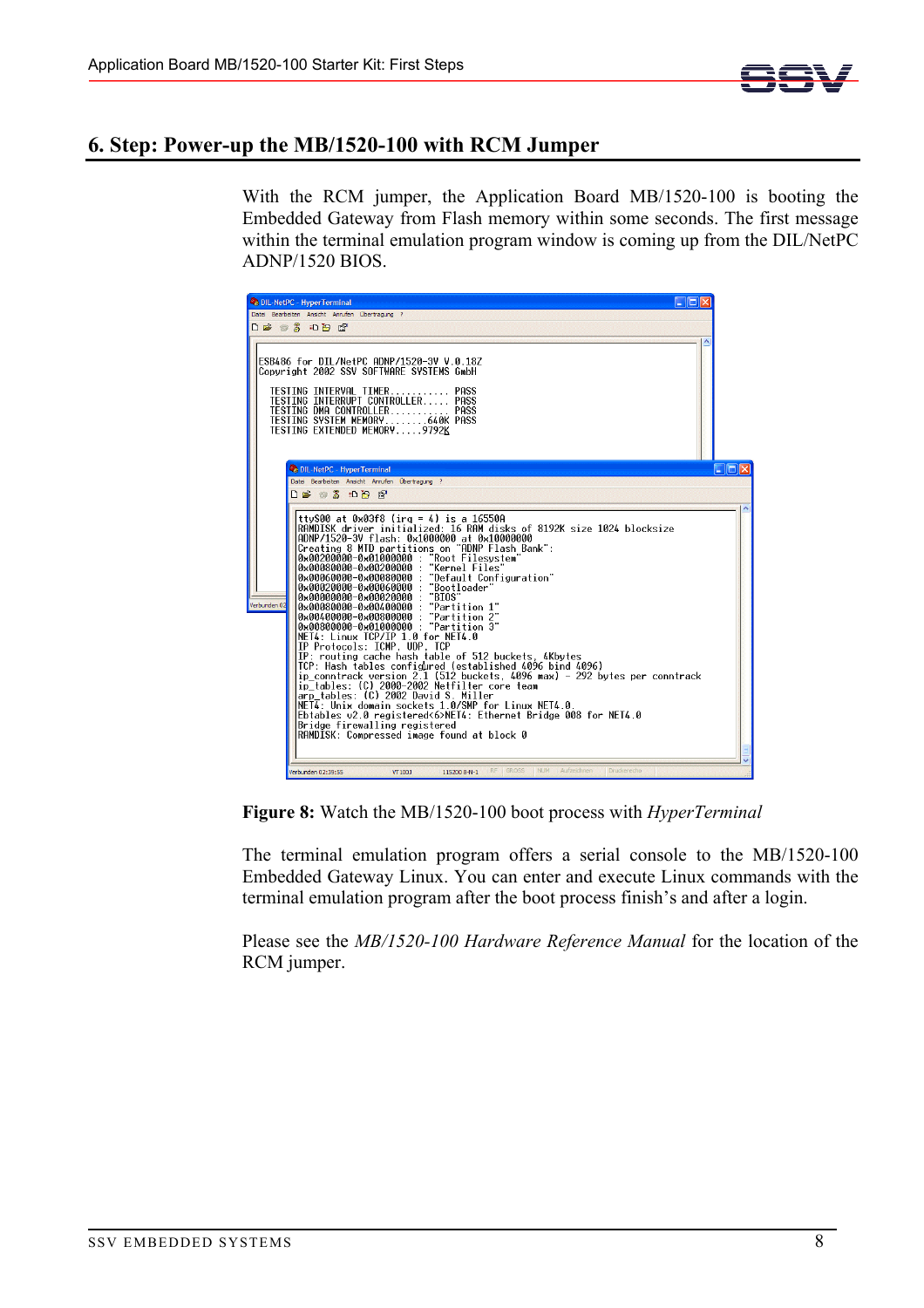

# **7. Step: Remote Login via Linux Serial Console**

The Application Board MB/1520-100 offers a serial command line interface via the RS232-based serial link between the MB/1520-100 and a PC.

| DIL-NetPC - HyperTerminal                                                                                                                                                                             |  |
|-------------------------------------------------------------------------------------------------------------------------------------------------------------------------------------------------------|--|
| Datei Bearbeiten Ansicht Anrufen Übertragung ?                                                                                                                                                        |  |
| $D \cap B = 2$ in $A$ in $B$                                                                                                                                                                          |  |
| $IP =$<br>ipaddree: Error No IP configuration in EEPROM<br>Configuring and Starting Network : lo dhcpcd[89]: timed out waiting for a valide                                                           |  |
| eth0 eth1 eth2<br>Local time (GMT): Tue Jan 1 00:00:30 UTC 1980                                                                                                                                       |  |
| Configuring serial ports<br>/dev/ttyS0 at 0x03f8 (irq = 4) is a 16550A<br>INIT: Entering runlevel: 2<br>Starting netbase daemons: routed portmap inetd.<br>Starting periodic command scheduler: cron. |  |
| - SSV Embedded Linux Gateway - Version 0.01-2.4.20-1-MB100-ADNP1520-1-20040401<br>emblinux login: root<br>login[197]: root login on 'ttyS0'                                                           |  |
| BusvBox v0.60.1 (2001.09.28-09:44+0000) Built-in shell (ash)<br>Enter 'help' for a list of built-in commands.<br>Ħ                                                                                    |  |
| NUM<br>RF GROSS<br>Aufzeichnen<br>Druckerecho<br>115200 8-N-1<br>Verbunden 03:11:16<br>VT100J                                                                                                         |  |

**Figure 9:** Remote Login via Linux Serial Console

Please wait for the login prompt within terminal emulation program window. Then enter the user name

#### **root**

and press *enter*. After a login the Linux serial console of the Application Board MB/1520-100 waits for your commands.

**Please note:** The MB/1520-100 Embedded Gateway Linux comes with *BusyBox*. All command lines commands are implemented in *BusyBox. BusyBox* combines tiny versions of many common UNIX utilities into a single small executable. It provides replacements for most of the utilities you usually find in GNU *fileutils*, *shellutils*, etc. The utilities in *BusyBox* generally have fewer options than their full-featured GNU cousins; however, the options that are included provide the expected functionality and behave very much like their GNU counterparts. *BusyBox* provides a fairly complete environment for any small or embedded system.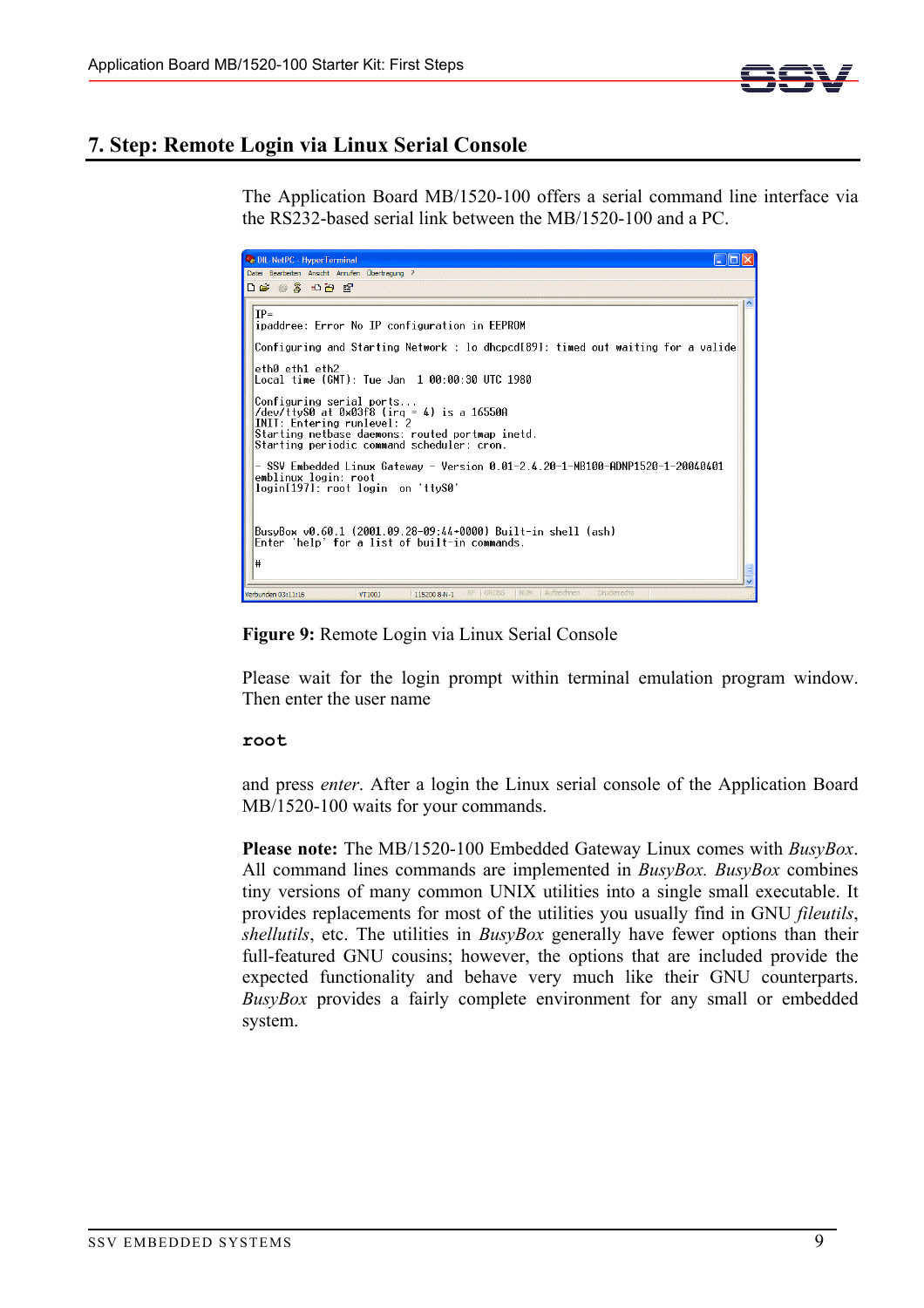

# **8. Step: Check the IP Address of your PC**

Make sure that your PC is using the right IP address for the Ethernet-based TCP/IP communication with the Application Board MB/1520-100. Use the IP addresses 192.168.0.1 or 192.168.0.254 for your PC and 192.168.0.126 for the Application Board MB/1520-100.

| <b>Ex Eingabeaufforderung</b>                                                                                                                            | - 10 |
|----------------------------------------------------------------------------------------------------------------------------------------------------------|------|
| Microsoft Windows XP [Version 5.1.2600]<br>(C) Copyright 1985-2001 Microsoft Corp.                                                                       |      |
| C:\Dokumente und Einstellungen\kdw>ipconfig                                                                                                              |      |
| Windows-IP-Konfiguration                                                                                                                                 |      |
| Ethernetadapter LAN-Verbindung:                                                                                                                          |      |
| Verbindungsspezifisches DNS-Suffix:<br>$\ddot{1}$ : 122.168.0.254<br>: 255.255.255.0<br>IP-Adresse. <del>. .</del> .<br>Subnetzmaske.<br>Standardgateway |      |
| C:\Dokumente und Einstellungen\kdw>                                                                                                                      |      |
|                                                                                                                                                          |      |
|                                                                                                                                                          |      |
|                                                                                                                                                          |      |
|                                                                                                                                                          |      |
|                                                                                                                                                          |      |
|                                                                                                                                                          |      |
|                                                                                                                                                          |      |

**Figure 10:** Windows-PC IP address check with *ipconfig* 

Talk to your network administrator if you have problems with the IP address understanding.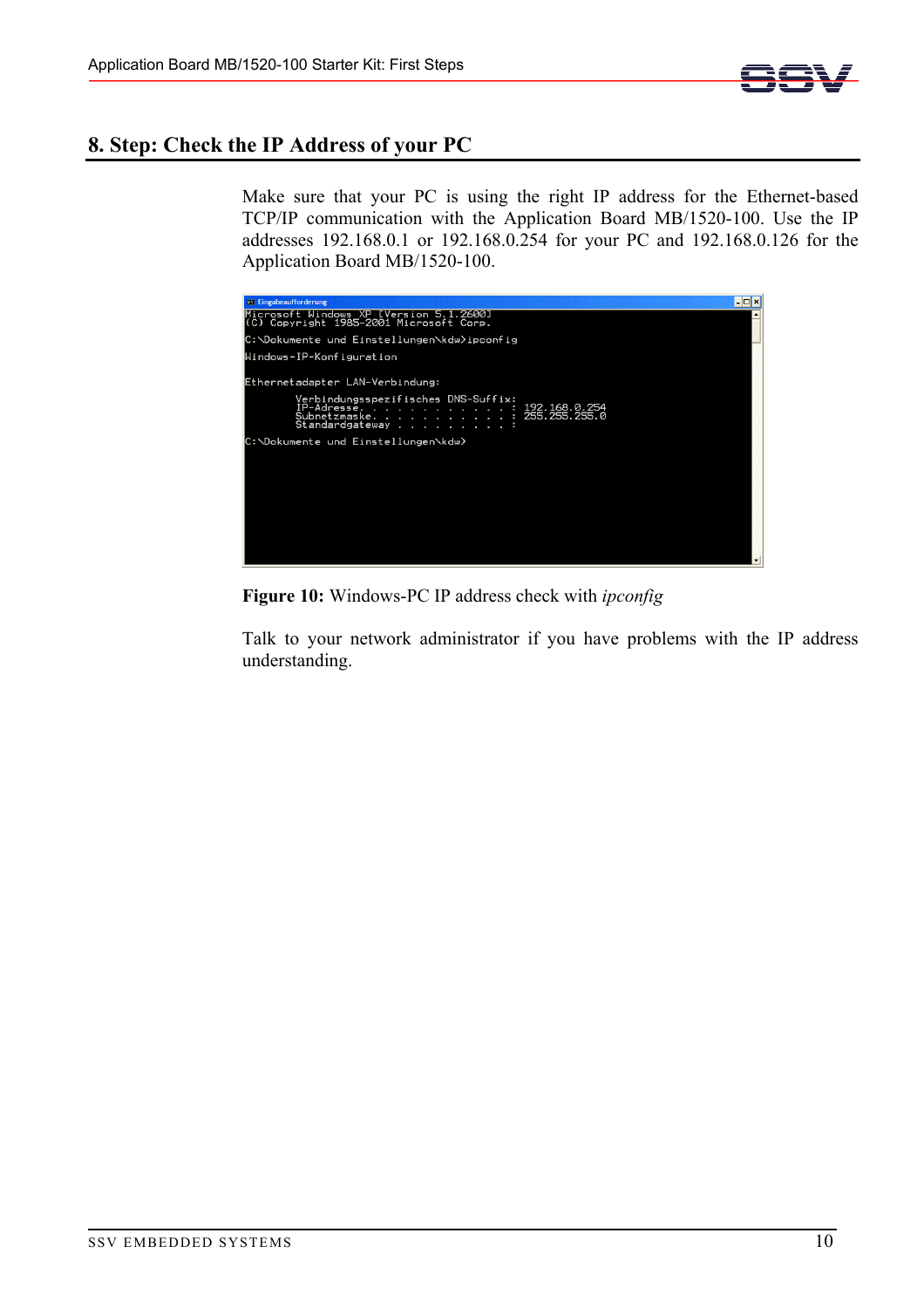

# **9. Step: Check the Ethernet-based TCP/IP Communication**

Check the Ethernet-based TCP/IP communication between the Application Board MB/1520-100 and the PC with a simple *ping* command.

| <b>ev Eingabeaufforderung</b>                                                                                                                                                                                                | - ⊡ × I |
|------------------------------------------------------------------------------------------------------------------------------------------------------------------------------------------------------------------------------|---------|
| Microsoft Windows XP [Version 5.1.2600]<br>(C) Copyright 1985-2001 Microsoft Corp.                                                                                                                                           |         |
| C:\Dokumente und Einstellungen\kdw>ping 192.168.0.126                                                                                                                                                                        |         |
| Ping wird ausgeführt für 192.168.0.126 mit 32 Bytes Daten:                                                                                                                                                                   |         |
| Antwort von 192.168.0.126: Bytes=32 Zeit=1ms TTL=255<br>Antwort von 192.168.0.126: Bytes=32 Zeit<1ms TTL=255<br>Antwort von 192.168.0.126: Bytes=32 Zeit<1ms TTL=255<br>Antwort von 192.168.0.126: Bytes=32 Zeit<1ms TTL=255 |         |
| Ping-Statistik für 192.168.0.126:<br>Pakete: Gesendet = 4, Empfangen = 4, Verloren = 0 (0% Verlust),<br>Ca. Zeitangaben in Millisek.:<br>Minimum = 0ms, Maximum = 1ms, Mittelwert = 0ms                                      |         |
| C:\Dokumente und Einstellungen\kdw>                                                                                                                                                                                          |         |
|                                                                                                                                                                                                                              |         |
|                                                                                                                                                                                                                              |         |
|                                                                                                                                                                                                                              |         |
|                                                                                                                                                                                                                              |         |
|                                                                                                                                                                                                                              |         |

**Figure 11:** Windows-PC TCP/IP communication check with *ping* 

First check the cable connections and then the IP addresses if your *ping* doesn't work.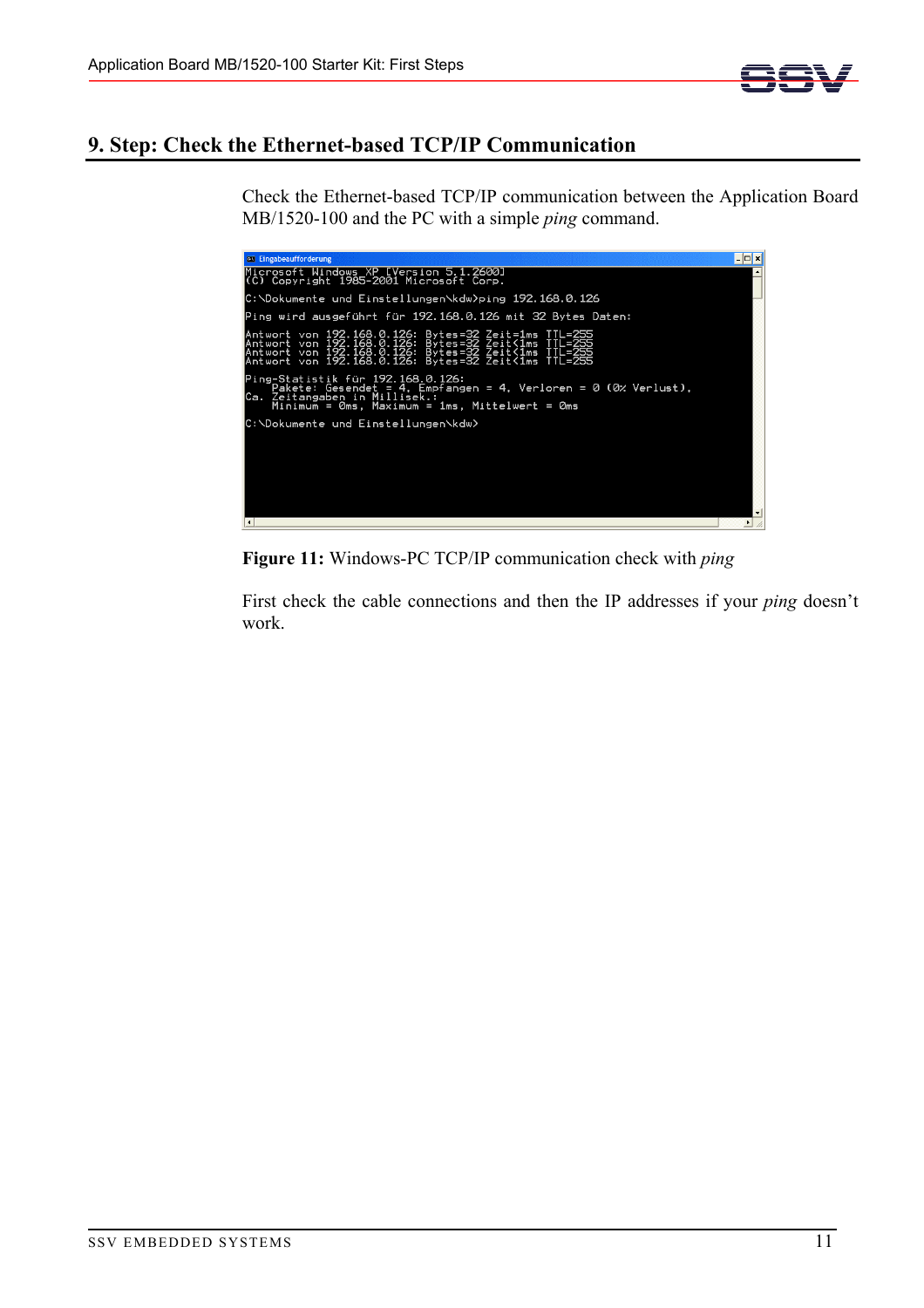

#### **10. Step: Check the Application Board MB/1520-100 Web server**

The Embedded Gateway Linux comes with a pre-installed embedded Web server program. Please enter the following HTML lines with the help of the serial command line interface:

```
cd /flash/www 
cat > test.html 
<html> 
<head> 
<title>Hello World!</title> 
</head> 
<body> 
<h1> Hello World!</h1> 
</body> 
</html>
CTRL-D (Stops the Linux cat command)
```
The Embedded Gateway Linux stores your HTML lines in the DIL/NetPC ADNP/1520 Flash memory. The run a Web browser program. Enter the URL

#### **http://192.168.0.126/test.html**

for access the Application Board MB/1520-100 new Web page.



**Figure 12:** Check the Embedded Webserver with *Internet Explorer* 

**Please note:** The Application Board MB/1520-100 default HTML pages and GIF pictures are also located at */flash/www* in the Application Board MB/1520-100 Flash memory. Please enter the URL

**http://192.168.0.126** 

for access the Application Board MB/1520-100 default Web pages.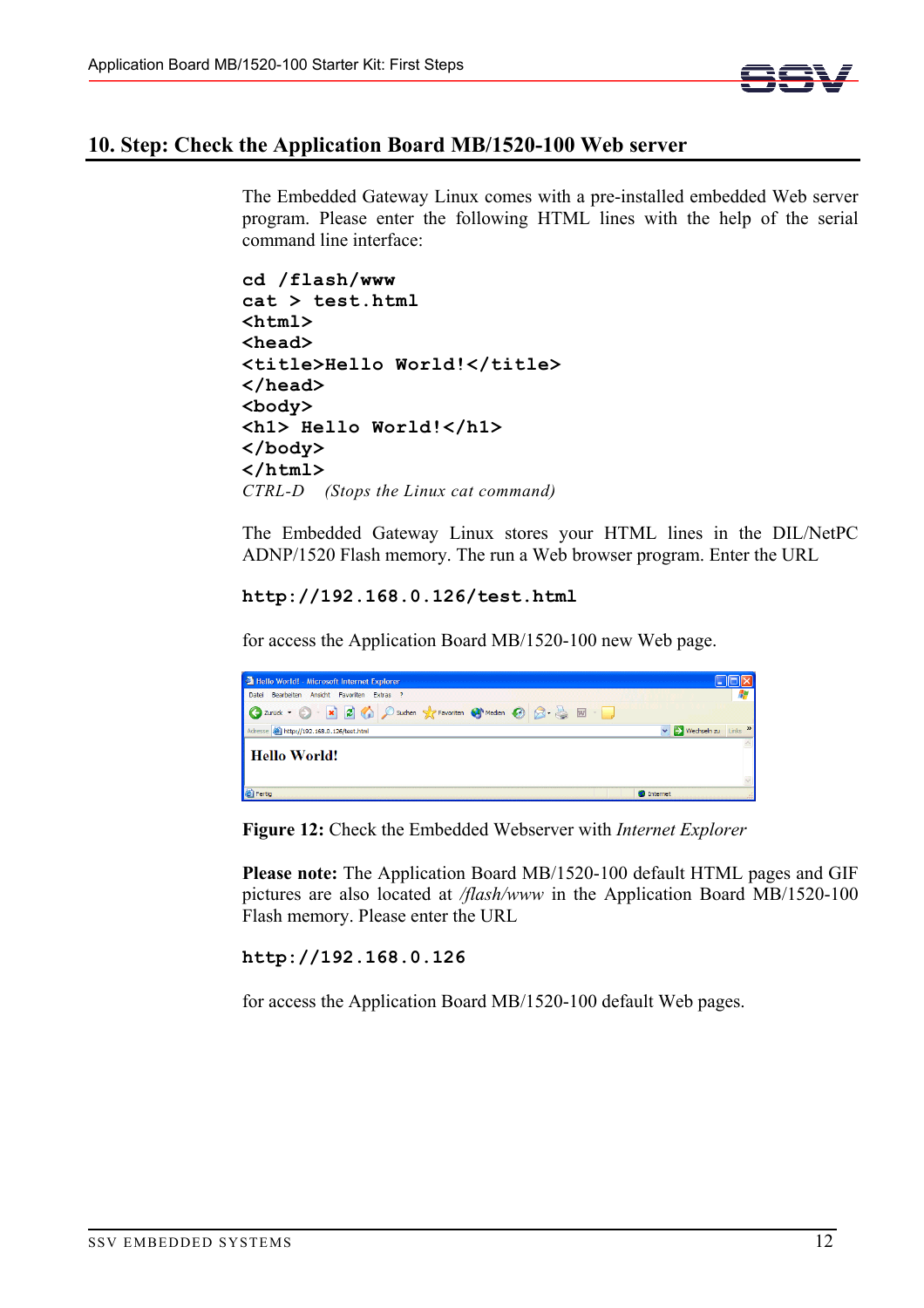

# **11. Step: Using a Telnet Connection**

Run a Telnet client program on your PC with the IP address of the Application Board MB/1520-100. You can use a Telnet session for remote entering Embedded Gateway Linux commands. **Please use the user name** *root* **for logging in.** 



**Figure 13:** Run the Windows Telnet client program

**Please note:** The MB/1520-100 Embedded Gateway Linux comes with *BusyBox*. All command lines commands are implemented in *BusyBox. BusyBox* combines tiny versions of many common UNIX utilities into a single small executable. It provides replacements for most of the utilities you usually find in GNU *fileutils*, *shellutils*, etc. The utilities in *BusyBox* generally have fewer options than their full-featured GNU cousins; however, the options that are included provide the expected functionality and behave very much like their GNU counterparts. *BusyBox* provides a fairly complete environment for any small or embedded system.

| <b>EX Telnet 192.168.0.126</b>                                                                                                                                                                                                                                                                                                                                                                                                                                                                                                                                                                                                                                                                                                                                                                                                                                                                                                                                                                                                                                                                                                                                            | $\overline{ \cdot }$ $\overline{ \cdot }$     |
|---------------------------------------------------------------------------------------------------------------------------------------------------------------------------------------------------------------------------------------------------------------------------------------------------------------------------------------------------------------------------------------------------------------------------------------------------------------------------------------------------------------------------------------------------------------------------------------------------------------------------------------------------------------------------------------------------------------------------------------------------------------------------------------------------------------------------------------------------------------------------------------------------------------------------------------------------------------------------------------------------------------------------------------------------------------------------------------------------------------------------------------------------------------------------|-----------------------------------------------|
| emblinux login: root                                                                                                                                                                                                                                                                                                                                                                                                                                                                                                                                                                                                                                                                                                                                                                                                                                                                                                                                                                                                                                                                                                                                                      | $\blacktriangle$                              |
|                                                                                                                                                                                                                                                                                                                                                                                                                                                                                                                                                                                                                                                                                                                                                                                                                                                                                                                                                                                                                                                                                                                                                                           |                                               |
| BusyBox v0.60.1 (2001.09.28-09:44+0000) Built-in shell (ash)<br>Enter 'help' for a list of built-in commands.                                                                                                                                                                                                                                                                                                                                                                                                                                                                                                                                                                                                                                                                                                                                                                                                                                                                                                                                                                                                                                                             |                                               |
| l#<br>-A<br>Pid<br>Uid<br>Stat Command<br>initiative film<br>international probability<br>initiative film<br>initiative film<br>initiative film<br>initiative film<br>initiative film<br>initiative film<br>initiative film<br>initiative film<br>initiative film<br>ps<br>-ash in<br>contract contract contract contract contract contract contract contract contract contract contract contract contract contract contract contract contract contract contract contract contract contract contract contract contra<br>[keventd]<br>[ksoftirad_CPU0]<br>[kswapd]<br>[bdf]ush]<br><u>[kupda</u> ted]<br>[mtdblockd]<br>$\begin{array}{c} 62 \text{ root} \\ 160 \text{ root} \\ 164 \text{ denote} \\ 168 \text{ root} \\ 176 \text{ root} \\ 198 \text{ root} \\ 197 \text{ root} \\ 292 \text{ root} \end{array}$<br>[jffs2_gcd_mtd7]<br>/usr/sbin/routed<br>l<br>a<br>/sbin/portmap<br>/usr/sbin/inetd<br>/usr/sbin/cron<br>/usr/local/sbin/thttpd -d /flash/www -c **<br>in.telnetd: UNKNOWN<br>ZØŽ root<br>205 root<br>l#<br>$ls -al$<br>╱                                                                                                                           |                                               |
| drwxr-xr-x<br>2004<br>$\frac{15}{15}$<br>480<br>$\begin{array}{c}\n1 \\ 0 \\ 1\n\end{array}$<br>root<br>Apr<br>root<br>2004<br>480<br>Apr<br>Mar<br>drwxr-xr-x<br>root<br>root<br>2004<br>.792<br>$\frac{2}{2}$<br>bin<br>drwxr-xr-x<br>root<br>root<br>2528<br>00:00<br>Jan<br>dev<br>drwxr-xr-x<br>root<br>root<br>1344<br>00:00<br>14<br>Jan<br>etc<br>drwxr-xr-x<br>root<br>root<br>ī<br>Ø<br>1980<br>flash<br>1<br>Jan<br>drwxr-xr-x<br>root<br>root<br>$26 + 6 + 6 + 6$<br>Nov.<br>$\overline{4}$<br>128<br>2002<br>home<br>root<br>ldrwxr-xr-x<br>root<br>608<br>2004<br>ω<br>lib<br>Apr<br>root<br>drwxr-xr-x<br>root<br>$\bar{2}$<br>64<br>- 1999<br>00:00<br>Mar<br>mnt<br>drwxr-xr-x<br>root<br>root<br>28<br>Ø<br>Jan<br>root<br>ldr-xr-xr-x<br>root<br>proc<br>NNAN<br>N<br>2000<br>64<br>0ct<br>root<br>drwxrwx---<br>root<br>root<br>960<br>96<br>224<br>2004<br>$\frac{1}{14}$<br>$\frac{1}{31}$<br>sbin<br>Apr<br>Jan<br>ldrwxr-xr-x<br>root<br>root<br>drwxrwxrwt<br>00:00<br>tmp<br>root<br>root<br>2002<br>Jan<br>Mar<br>drwxr-xr-x<br>root<br>us r<br>root<br>320<br>2004<br>8<br>root<br>drwxr-xr-x<br>root<br>var<br>E<br>$\overline{\phantom{a}}$ | $\blacktriangledown$<br>$\blacktriangleright$ |

**Figure 14:** Using Linux commands within a Telnet client window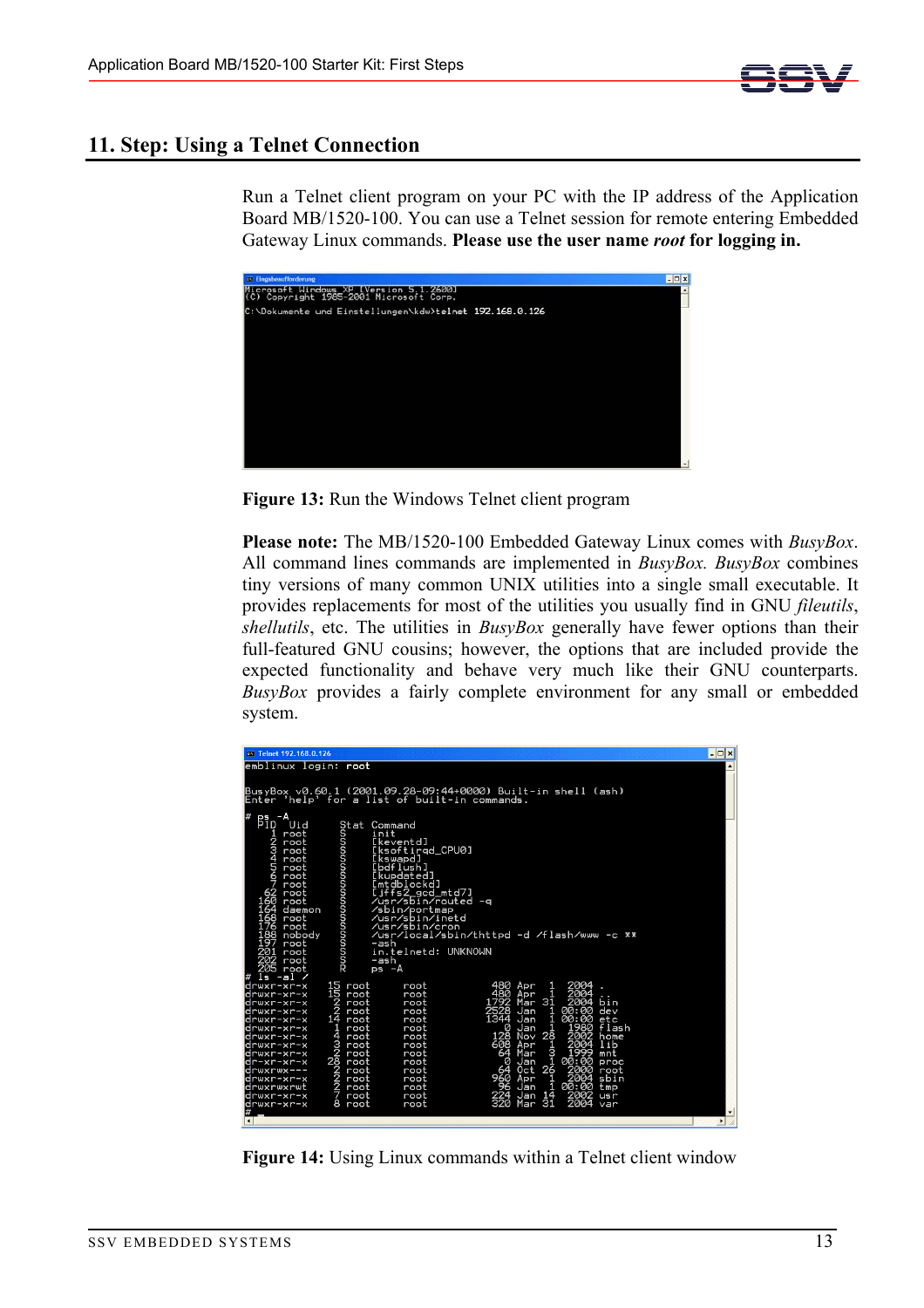

# **12. Step: Using a FTP Connection**

Run a FTP client program on your PC with the IP address of the Application Board MB/1520-100. You can use a FTP session for file exchange between the Application Board MB/1520-100 and your PC.

| 划 192.168.0.126 - FTP Explorer                                                  |                            |             |             |                 |                     |                         |       |       |   |
|---------------------------------------------------------------------------------|----------------------------|-------------|-------------|-----------------|---------------------|-------------------------|-------|-------|---|
| File Edit View Tools Window Help                                                |                            |             |             |                 |                     |                         |       |       |   |
| اڻ ≊<br>有百一<br>白                                                                | $\pmb{\phi}$               |             |             |                 |                     |                         |       |       |   |
| All Folders                                                                     | Contents of '/home/guest/' |             |             |                 |                     |                         |       |       |   |
| $\Box$                                                                          | Name                       | Description | Size        | Type            | Date                | Permissions             | Owner | Group |   |
| hin                                                                             | abb1.tif                   |             | <b>36KB</b> | TIF File        | 01.01.2004 00:02:00 | $-W-T-T$                | quest | users |   |
| dev                                                                             | alabb3.tif                 |             | <b>57KB</b> | <b>TIF File</b> | 01.01.2004 00:02:00 | $-W-F-T$                | quest | users |   |
| etc                                                                             | alabb0.tif                 |             | 3573KB      | TIF File        | 01.01.2004 00:03:00 | $-W-F-T$                | quest | users |   |
| flash                                                                           | alabb2.tif                 |             |             | 376KB TIF File  | 01.01.2004 00:04:00 | $-W-F-T$                | quest | users |   |
| in home<br>Ė                                                                    |                            |             |             |                 |                     |                         |       |       |   |
| gast<br><b>S</b> quest                                                          |                            |             |             |                 |                     |                         |       |       |   |
| lib                                                                             |                            |             |             |                 |                     |                         |       |       |   |
| mnt                                                                             |                            |             |             |                 |                     |                         |       |       |   |
| proc                                                                            |                            |             |             |                 |                     |                         |       |       |   |
| root                                                                            |                            |             |             |                 |                     |                         |       |       |   |
| sbin                                                                            |                            |             |             |                 |                     |                         |       |       |   |
| tmp                                                                             |                            |             |             |                 |                     |                         |       |       |   |
| usr                                                                             |                            |             |             |                 |                     |                         |       |       |   |
| var                                                                             |                            |             |             |                 |                     |                         |       |       |   |
|                                                                                 |                            |             |             |                 |                     |                         |       |       |   |
| ITYPE A                                                                         |                            |             |             |                 |                     |                         |       |       | × |
| 200 Type set to A.                                                              |                            |             |             |                 |                     |                         |       |       |   |
| PORT 192,168,0,1,4,19                                                           |                            |             |             |                 |                     |                         |       |       |   |
| 200 PORT command successful.                                                    |                            |             |             |                 |                     |                         |       |       |   |
| LIST                                                                            |                            |             |             |                 |                     |                         |       |       |   |
| 150 Opening ASCII mode data connection for /bin/ls.<br>$\overline{\phantom{0}}$ |                            |             |             |                 |                     |                         |       |       |   |
| 226 Transfer complete.                                                          |                            |             |             |                 |                     |                         |       |       |   |
| For Help, press F1                                                              |                            |             |             |                 |                     | <b>Awaiting Command</b> |       |       |   |

#### **Figure 14:** Run a Windows FTP client program

Please use the user name *gast* or *guest* for the FTP logging in. See the following table for valid user names and passwords.

| <b>FTP User Name</b> | Password | <b>Home Directory</b> |
|----------------------|----------|-----------------------|
| gast                 |          | /home/gast            |
| guest                | guest    | /home/guest           |

**Table 3:** FTP User Names and Passwords